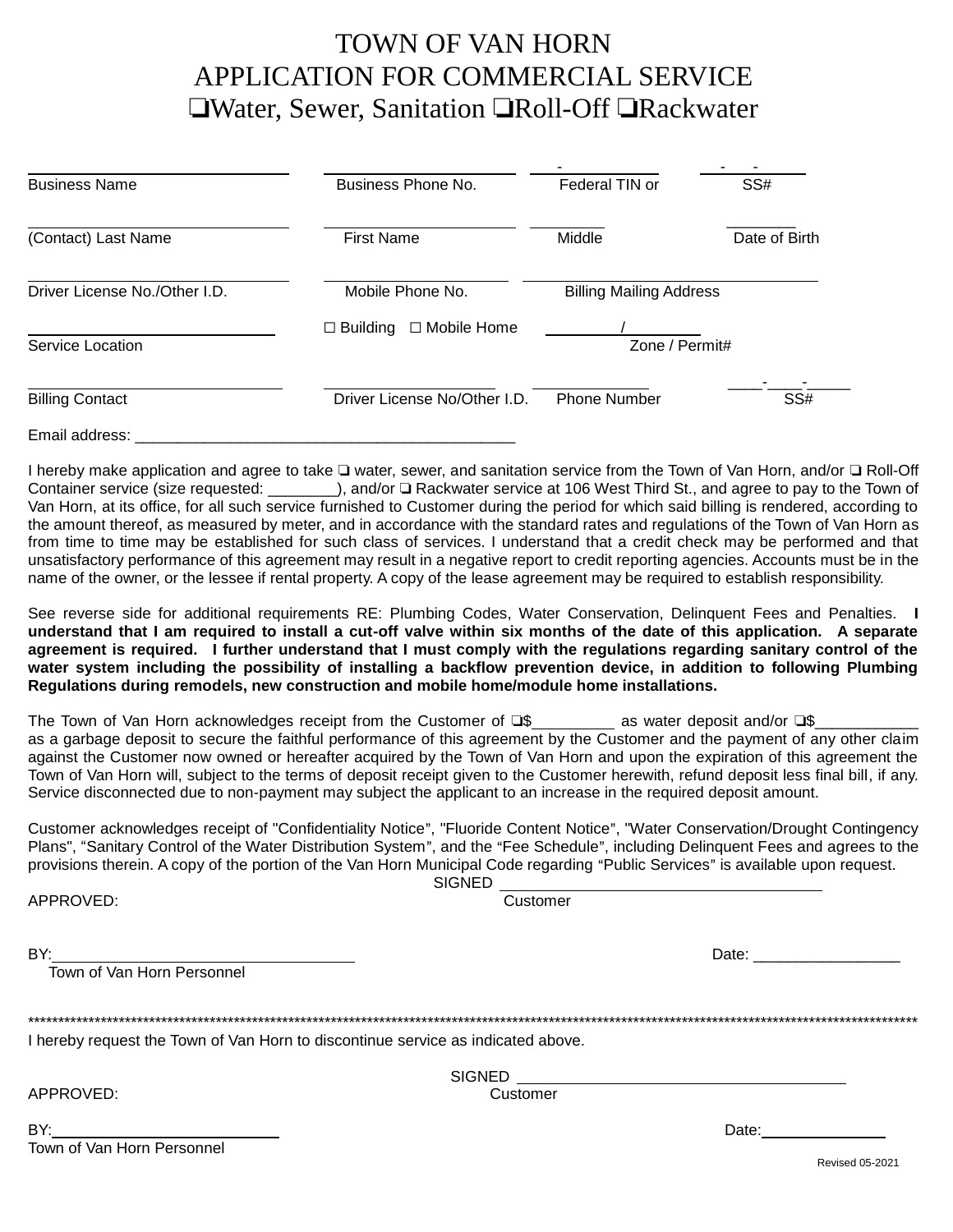# TOWN OF VAN HORN WATER CONSERVATION REQUIREMENTS

The Town of Van Horn aggressively supports measures to conserve water. The following provisions are made part of the application for commercial service:

- A. The prospective customer agrees to the provisions of the Town's Water Conservation and Drought Contingency Plan.
- B. The prospective customer agrees to install water conserving plumbing fixtures whenever any plumbing modifications or repairs are undertaken.
- C. Prospective customers who have swimming pools must have in place at the time water service is initiated, recirculating filtration equipment for the pool.
- D. Outside watering shall be limited to the following schedule:
	- 1. 10:00 a.m. to 6:00 p.m.: No outside watering.
	- 2. 6:00 p.m. to 10:00 a.m.: Outside watering permitted.
- E. The flow of produced water from property into streets, alleys and other public right-of-ways, constitutes a hazard to vehicular traffic, damages the surfaces of the streets and alleys, wastes limited water resources, and is contrary to the public health, safety and welfare of the citizens of Van Horn, and is therefore declared to be a nuisance. It shall be unlawful for any party responsible for any property within the corporate limits of Van Horn or receiving water service from the Town to permit or cause water to flow, spray or otherwise move or be discharged from the premises of such responsible party to or upon any street, alley, or other public right-of-way.

# **Sanitary Control of the Water Distribution System**

The Town of Van Horn aggressively supports measures to protect the drinking water supply from contamination or pollution which could result from improper plumbing practices. The following provisions are made part of the application for commercial service:

Chapter 13.16 of the Municipal Code **must** be followed during any remodels, additions, and new construction, including the installation of mobile or modular homes.

### **RATES**

The Town of Van Horn adopts the Fee Schedule at the beginning of each fiscal year to be effective with the April 01 billing. The Fee Schedule may be viewed in its entirety at City Hall. The following fees are included in that Fee Schedule:

- 1. Service Charge. **\$75.00** to be applied to all customer requests for service, including but not limited to: water meter turn-ons and turn-offs, meter checks, sewer checks, re-readings, etc.
- 2. Delinquent Fees. **\$25.00** to be applied to all accounts for non-payment. All bills are due and payable when billed. Any payment not received by the 15<sup>th</sup> of the month will be considered delinguent and subject to termination of service without further notice. Residential and commercial accounts are cut off if delinguent after the 5<sup>th</sup> of the following month.
- 3. Penalty. A 5% (five percent) penalty will be assessed on all accounts whose payment are not received in our office by 5:00 p.m. on the 18th day of the month.

Customer Signature **Date** Date of Customer Signature **Date** 

| 1 Bills are<br>mailed out.   | 2  | 3  | 4                               | 5  | 6 Cut off for non-payment and \$25<br>delinquent fee applied for all past due<br>accounts. | $\overline{7}$ |
|------------------------------|----|----|---------------------------------|----|--------------------------------------------------------------------------------------------|----------------|
| 8                            | 9  | 10 | 11                              | 12 | 13                                                                                         | 14             |
| 15 Current bills<br>are due. | 16 | 17 | 18 Late penalty<br>applied (5%) | 19 | 20                                                                                         | 21             |
| 22                           | 23 | 24 | 25                              | 26 | 27                                                                                         | 28             |
| 29                           | 30 | 31 |                                 |    |                                                                                            |                |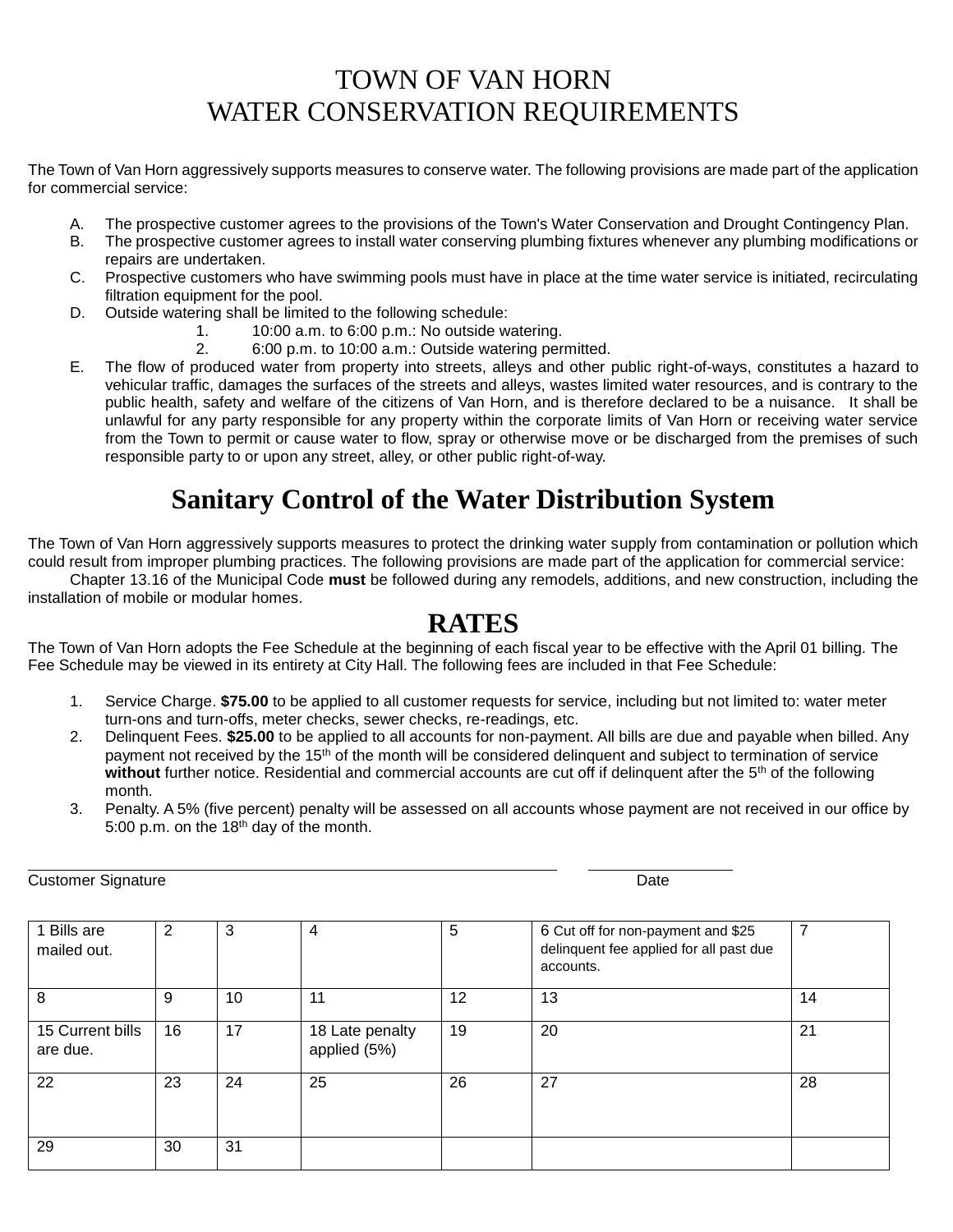## TOWN OF VAN HORN AGREEMENT FOR WATER SERVICE ACTIVATION

| <b>Business Name</b>          | Business Phone No.               | Federal TIN or                 | SS#           |
|-------------------------------|----------------------------------|--------------------------------|---------------|
| (Contact) Last Name           | <b>First Name</b>                | Middle                         | Date of Birth |
| Driver License No./Other I.D. | Mobile Phone No.                 | <b>Billing Mailing Address</b> |               |
| Service Location              | □ Mobile Home<br>$\Box$ Building | Zone / Permit#                 |               |

In accordance with the Town of Van Horn Municipal Code, Section 13.12.030, I understand that this service location is required to have a cut-off valve (example listed below) installed inside the service line at a location accessible to the consumer in case of an emergency, and that **I SHALL NOT USE THE STOPCOCK ON THE METER to turn the water on or off.**

NEW SERVICE CONNECTION: I hereby agree to install a cut-off valve in accordance with VHMC Section 13.12.030 prior to activation of the meter.

EXIXTING SERVICE CONNECTION: I hereby agree to install a cut-off valve in accordance with VHMC Section 13.12.030 within six (6) months of the service activation date of

I understand that failure to comply with these requirements can result in termination of service and/or legal action.

**APPROVED** 

| SIGNED   |  |
|----------|--|
| Customer |  |

BY: Date: Town of Van Horn Personnel

Revised 05-2021



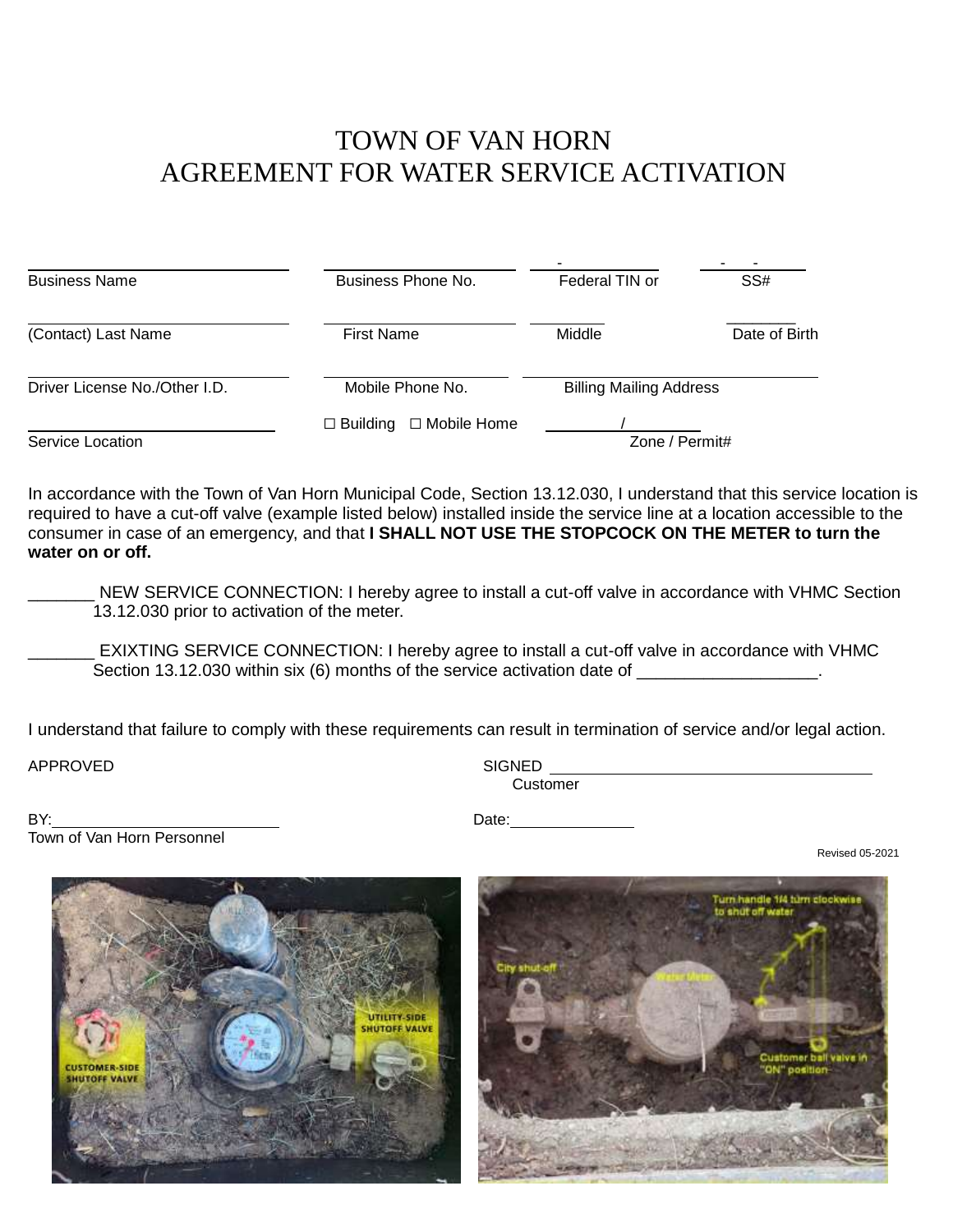### **TOWN OF VAN HORN NOTICE Request for Disclosure of Information Maintained by the Town of Van Horn Utilities Department**

Information in your Town of Van Horn Utilities Department customer account record, including information regarding customer usage, services, and billing, including amounts billed or collected for utility usage, is generally excepted from disclosure under Texas Government Code, Chapter 552 (Public Information Act).\* However, the Texas Utilities Code, Chapter 182 (Rights of Utilities Customers) provides that a customer of a government-operated utility may request that the government-operated utility disclose personal information in a customer's account record, including the customer's address, or any information relating to the volume or units of utility usage or the amounts billed to or collected from the individual for utility usage. Additionally, a customer or a representative of the customer may receive information excepted from disclosure if the information directly relates to utility service provided to the customer and is not otherwise confidential by law. This form enables you to request disclosure of certain information under Texas Utilities Code, Chapter 182. If you wish to request disclosure of your information, please check the boxes below and return this form.

Release of Information:

Customer Name: \_\_\_\_\_\_\_\_\_\_\_\_\_\_\_\_\_\_\_\_\_\_\_\_\_\_ Account Number: \_\_\_\_\_\_\_\_\_\_\_\_\_\_\_\_\_\_\_\_\_\_\_\_\_

 $\Box$  I authorize the Town of Van Horn Utilities Department to disclose:

 $\Box$  my personal information and/or

☐ information regarding my usage, services and billing, including amounts billed or collected for utility usage to:

 Name: Address:

Driver's License No.:

 $\Box$  I authorize the Town of Van Horn Utilities Department to release my account information to the public upon written request by any member of the public.

You may rescind your request for disclosure by providing the Town of Van Horn Utilities Department written notice. A government-operated utility or an officer or employee of a government-operated utility is immune from civil liability for a violation of Texas Utilities Code, Chapter 182, Subchapter B.

\* Confidentiality under Chapter 182 does not prohibit a government-operated utility from disclosing personal information in a customer's account record to: (1) an official or employee of the state, a political subdivision of the state, or the United States acting in an official capacity; (2) an employee of a utility acting in connection with the employee's duties; (3) a consumer reporting agency; (4) a contractor or subcontractor approved by and providing services to the utility, the state, a political subdivision of the state, or the United States; (5) a person for whom the customer has contractually waived confidentiality for personal information; or (6) another entity that provides water, wastewater, sewer, gas, garbage, electricity, or drainage service for compensation.